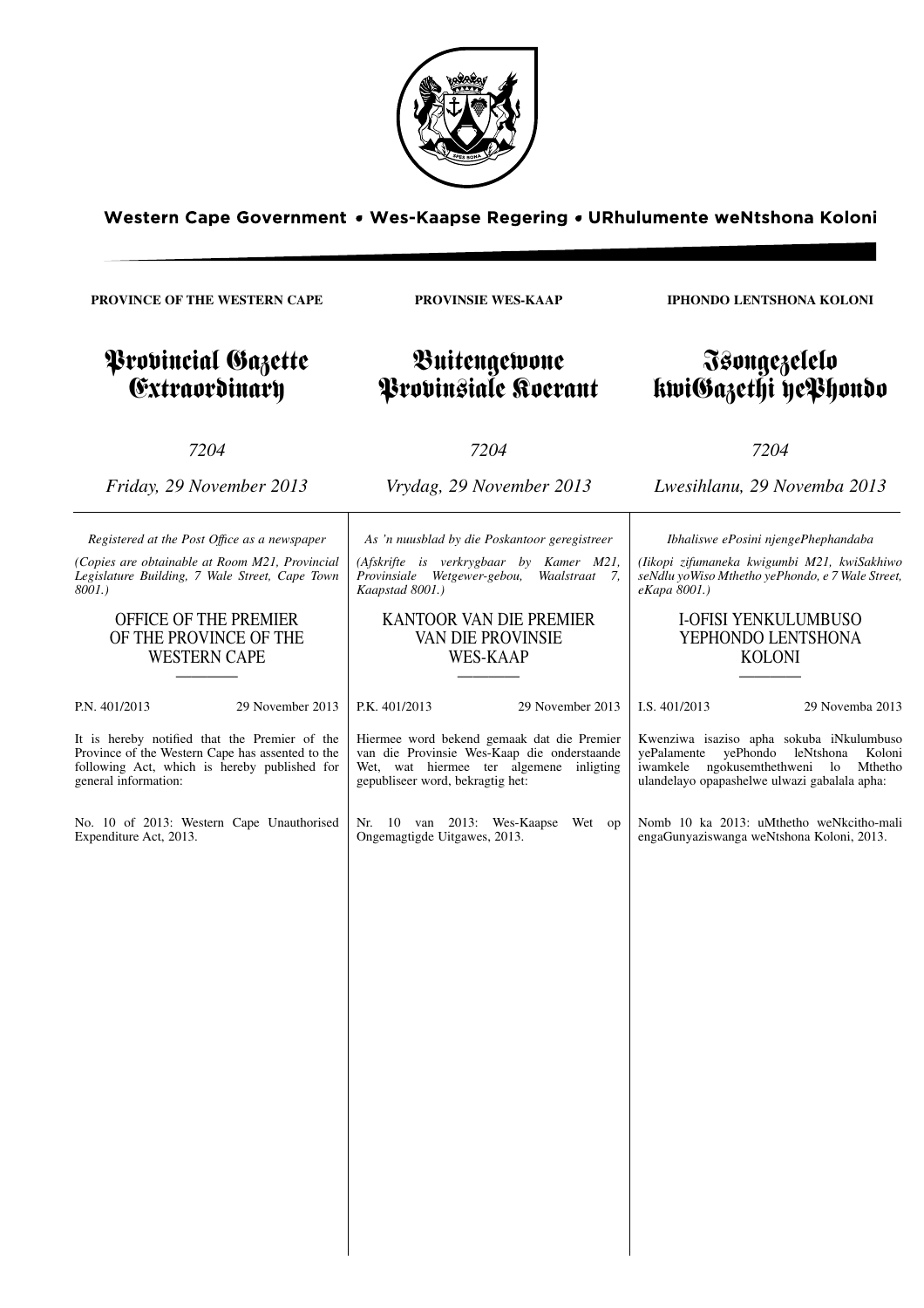———————————————————— *(Afrikaans text signed by the Premier) (Assented to 27 November 2013) —————————*

# **ACT**

**To approve certain unauthorised expenditure as a direct charge against the Provincial Revenue Fund.**

**BE** IT ENACTED by the Provincial Parliament of the Province of the Western Cape, as follows:—

### **Approval of unauthorised expenditure**

**1.** The unauthorised expenditure for the 2011/12 financial year to the amount of R53 741 946.90, set out in the Schedule and described in the Report of the Provincial Parliament's Standing Committee on Public Accounts of 5 March 2013, is approved and authorised as a direct charge against the Provincial Revenue Fund. 5

### **Short title**

**2.** This Act is called the Western Cape Unauthorised Expenditure Act, 2013.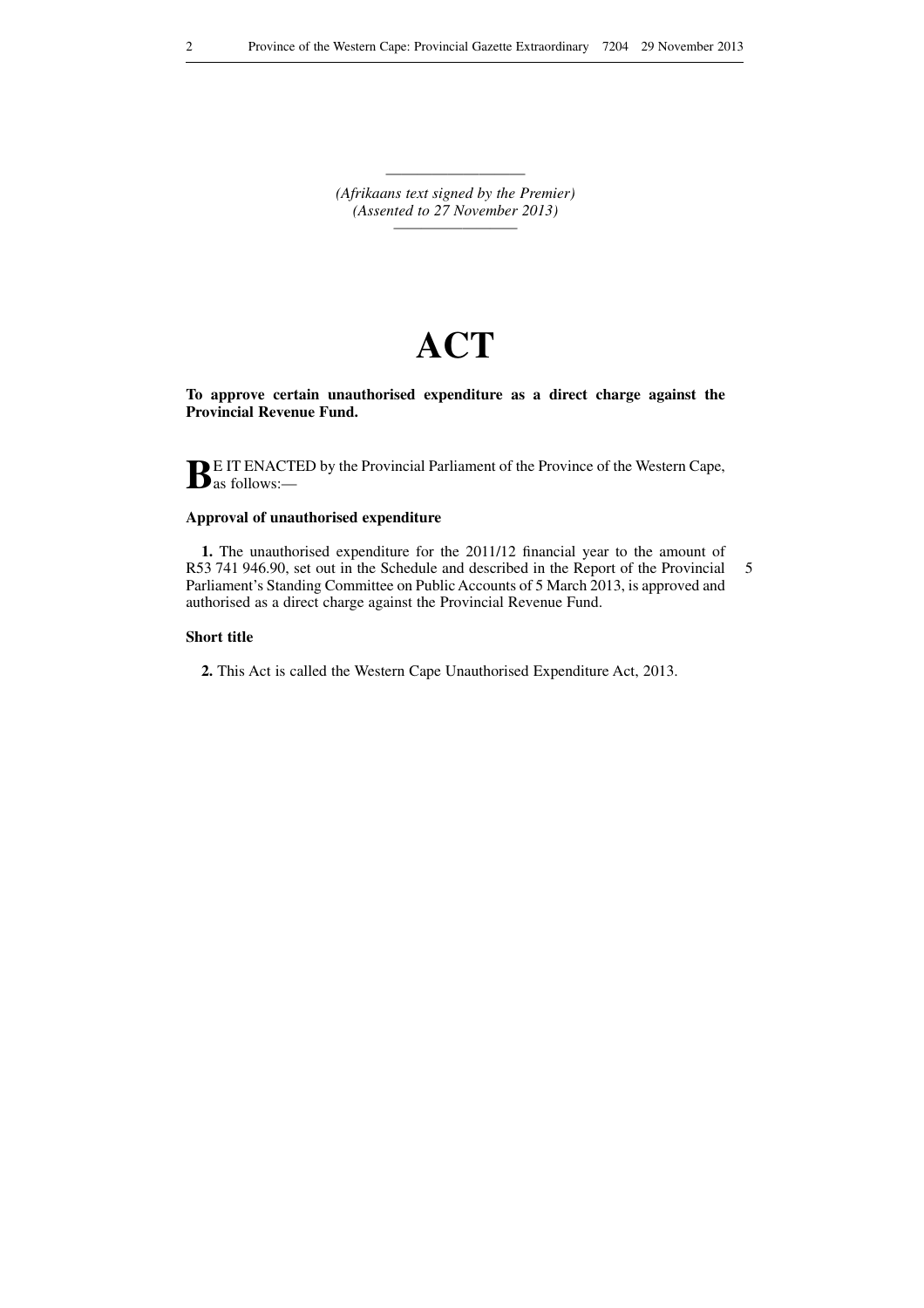| <b>SCHEDULE</b> |
|-----------------|
|-----------------|

| Vote    | <b>Financial Year</b> | <b>Description</b> | <b>Amount authorised</b> |
|---------|-----------------------|--------------------|--------------------------|
| —Health | 2011/12               | Programme 3        | 2 332 034,59             |
|         |                       | Programme 5        | 51 409 912,31            |
|         |                       |                    | 53 741 946,90            |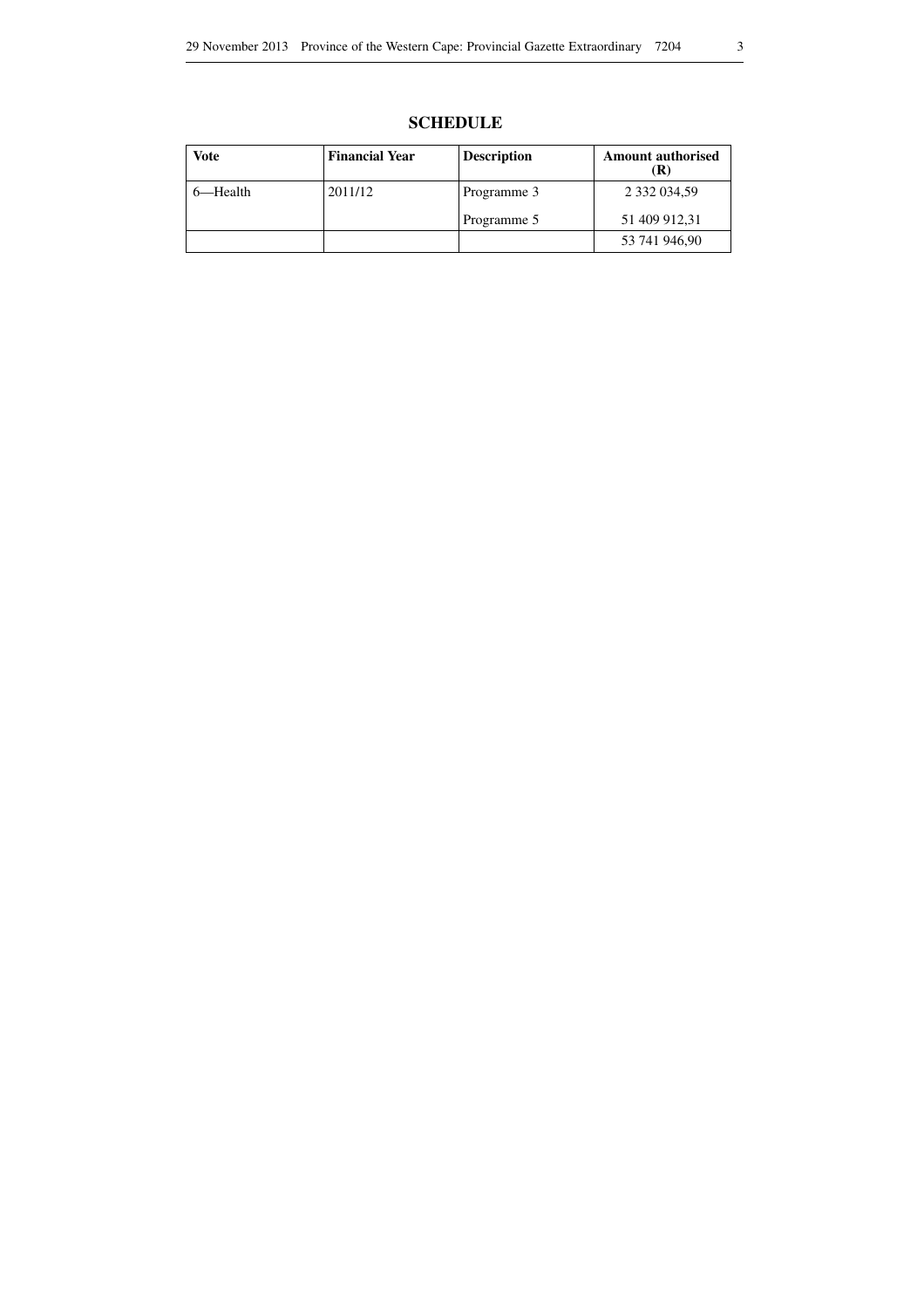———————————————————— *(Afrikaanse teks deur die Premier geteken) (Bekragtig op 27 November 2013) —————————*

## **WET**

**Om sekere ongemagtigde uitgawes as 'n regstreekse las teen die Provinsiale Inkomstefonds goed te keur.**

**D**AAR WORD BEPAAL deur die Provinsiale Parlement van die Provinsie  $\sum_{\text{Wes-Kaap, soos volg}}^{A A A R}$ 

### **Goedkeuring van ongemagtigde uitgawes**

**1.** Die ongemagtigde uitgawes vir die 2011/12-boekjaar ten bedrae van R53 741 946.90, in die Bylae uiteengesit en in die Verslag van die Provinsiale Parlement se Staande Komitee oor Openbare Rekeninge van 5 Maart 2013 beskryf, is goedgekeur en gemagtig as 'n regstreekse las teen die Provinsiale Inkomstefonds. 5

### **Kort titel**

**2.** Hierdie Wet heet die Wes-Kaapse Wet op Ongemagtigde Uitgawes, 2013.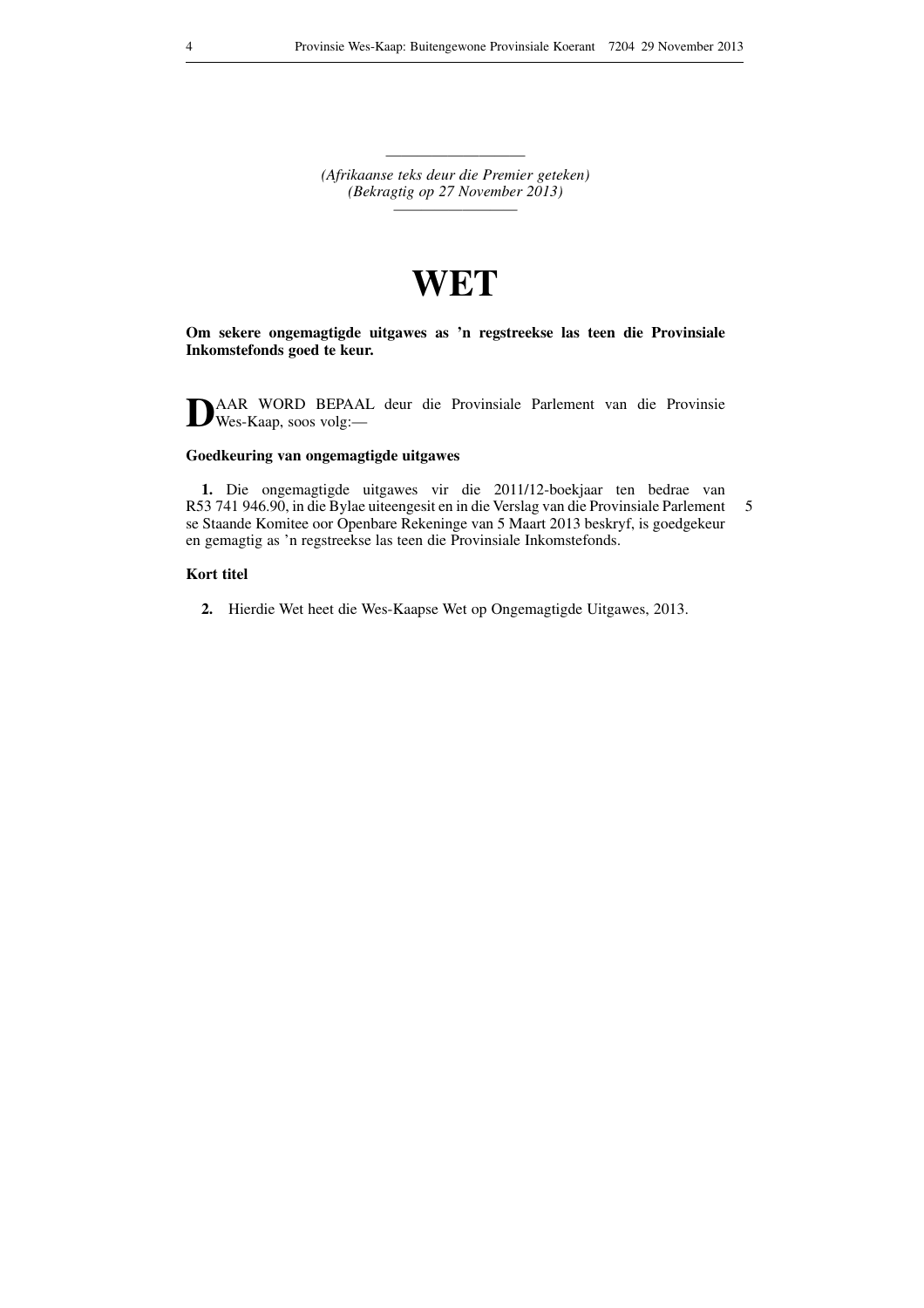**BYLAE**

| <b>Begrotingspos</b> | <b>Boekjaar</b> | <b>Beskrywing</b> | Bedrag gemagtig $(R)$ |
|----------------------|-----------------|-------------------|-----------------------|
| 6—Gesondheid         | 2011/12         | Program 3         | 2 332 034,59          |
|                      |                 | Program 5         | 51 409 912,31         |
|                      |                 |                   | 53 741 946,90         |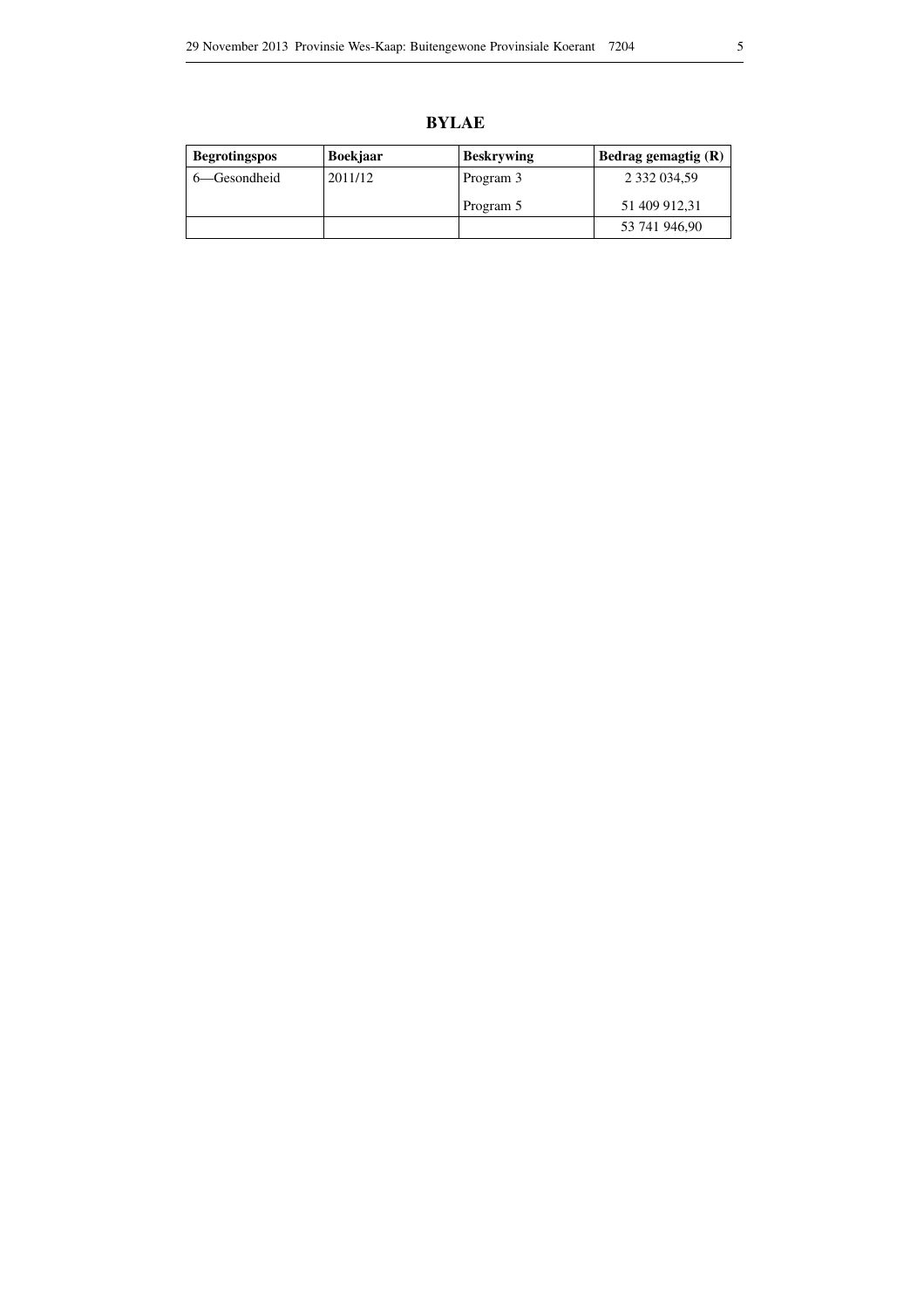———————————————————— *(Uxwebhu lwesiAfrikaans lutyikitywe yiNkulumbuso) (Lwamkelwe ngowe 27 Novemba 2013) —————————*

## **UMTHETHO**

**Ukugunyazisa inkcitho-mali ethile engagunyaziswanga njengentlawulo ethe ngqo kwiNgxowa-mali yeNgeniso yePhondo.**

**K**UWISWA UMTHETHO KE NGOKO yiPalamente yePhondo leNtshona Koloni, ngolu hlobo:—

#### **Ukwamkelwa kwenkcitho-mali engagunyaziswanga**

**1.** Inkcitho-mali engagunyaziswanga yonyaka-mali wama-2011/12 engama-R53 741 946.90, nedweliswe kwiShedyuli yaza yachazwa kwiNgxelo yeKomiti eSisigxina yePalamente yePhondo ejongene neeMali zoLuntu ngomhla wesi-5 kuMatshi 2013, iyamkelwa kwaye igunyaziswa njengemali eyintlawulo ethe ngqo kwiNgxowa-mali yeNgeniso yePhondo. 5

#### **Isihloko esifutshane**

**2.** Lo Mthetho uya kwaziwa ngegama elithi uMthetho weNkcitho-mali 10 engaGunyaziswanga weNtshona Koloni, 2013.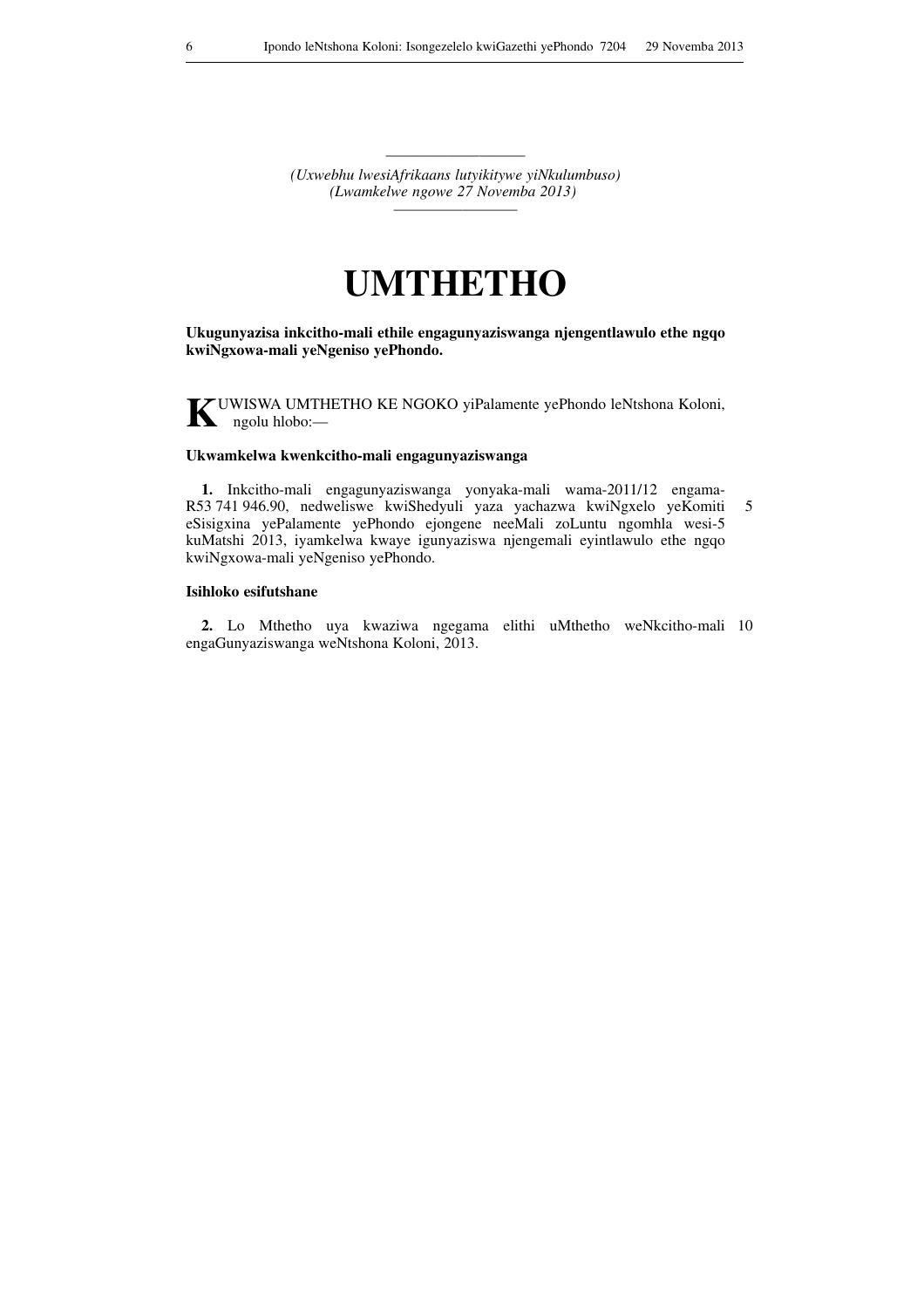### **ISHEDYULI**

| Ivoti      | Unvaka-mali | <b>Inkcazo</b> | Imali<br>Engunyazisiweyo |
|------------|-------------|----------------|--------------------------|
| 6-EzeMpilo | 2011/12     | UMsebenzi 3    | 2 332 034,59             |
|            |             | UMsebenzi 5    | 51 409 912,31            |
|            |             |                | 53 741 946,90            |